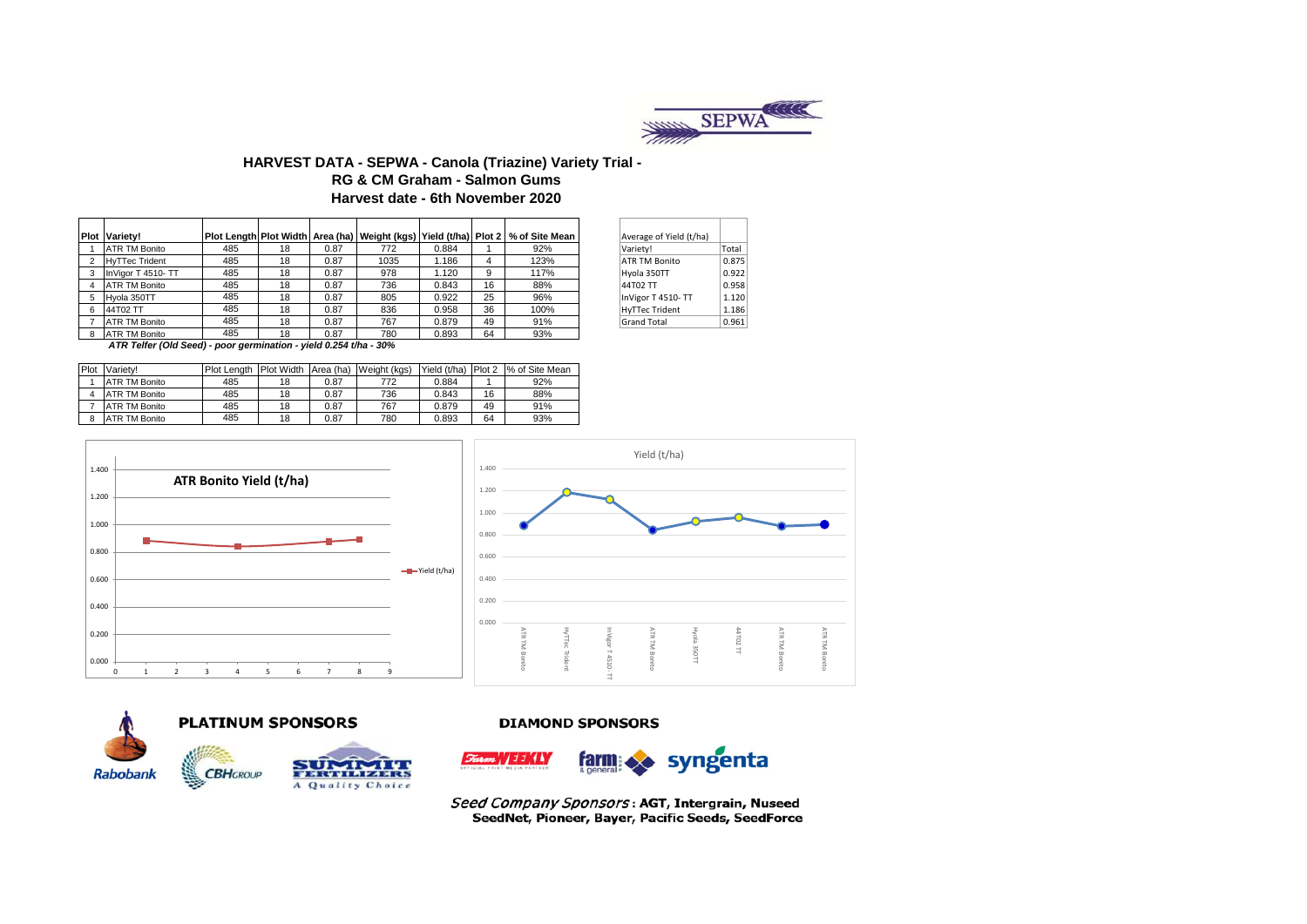



| Plot | Variety               | <b>Triat</b>     | <b>Maturity</b>   | Yield (t/ha)<br>(adj moisture) | % of Site<br>Mean | Protein % | Oil % |
|------|-----------------------|------------------|-------------------|--------------------------------|-------------------|-----------|-------|
|      | <b>ATR TM Bonito</b>  | Triazine, Open   | Early - Early Mid | 0.87                           | 92%               | 28.0      | 39.4  |
| 2    | <b>HyTTec Trident</b> | Triazine, Hybrid | Early             | 1.16                           | 123%              | 24.9      | 37.3  |
| 3    | InVigor T 4510-TT     | Triazine, Hybrid | Early - Mid       | 1.10                           | 116%              | 25.7      | 38.7  |
| 4    | <b>ATR TM Bonito</b>  | Triazine, Open   | Early - Early Mid | 0.83                           | 88%               | 27.9      | 39.6  |
| 5    | Hvola 350TT           | Triazine, Hybrid | Early             | 0.91                           | 96%               | 29.1      | 38.5  |
| 6    | Pioneer ® 44T02       | Triazine, Hybrid | Early - Mid       | 0.94                           | 100%              | 27.9      | 38.6  |
|      | <b>ATR TM Bonito</b>  | Triazine, Open   | Early - Early Mid | 0.87                           | 92%               | 28.2      | 39.2  |
| 8    | <b>ATR TM Bonito</b>  | Triazine, Open   | Early - Early Mid | 0.88                           | 93%               | 27.9      | 39.4  |

*Yield, Protein and Oil adjsuted for moisture - average moisture 7.3 %*

| Site Mean (t/ha)                | 0.9467 |
|---------------------------------|--------|
| Probability                     | 0.004  |
| Least significant difference 5% | 0.078  |
| CV <sub>%</sub>                 | 2.3    |

|                          | <b>Site Details</b>         |           |                  |                |                 |
|--------------------------|-----------------------------|-----------|------------------|----------------|-----------------|
| <b>Soil Description:</b> | Shallow Sandy Loam - Duplex |           | January          | 11.8           |                 |
| Date Sown:               | Monday, 20 April 2020       |           | February         | 56.2           |                 |
| <b>Harvest Date:</b>     | Friday, 6 November 2020     |           | March            | 24.2           |                 |
| Seeding Rate:            | 3.3 kg/ha                   |           | <b>April</b>     | 8.2            | 8.2             |
|                          | <b>Plot Dimenstions</b>     | 2020 (mm) | <b>May</b>       | 27.8           | 36 <sup>°</sup> |
| Length (m)               | 485                         |           | <b>June</b>      | 18.4           | 54.4            |
| Width (m)                | 18                          |           | <b>July</b>      | 36.8           | 91.2            |
| Plot Area (ha)           | 0.873                       |           | <b>August</b>    | 46.4           | 137.6           |
| <b>Conversion Factor</b> | 1.15                        | RAINFALL  | <b>September</b> | 7 <sup>7</sup> | 144.6           |
|                          | Rainfall Data               |           | <b>October</b>   | 15.4           | 160             |
| Growing Season (mm)      | 160                         |           | <b>November</b>  | 33.8           |                 |
| Site Yield (t/ha)        | 0.9467                      |           | Total            | 286            |                 |
| kg/mm - Rainfall         | 5.9                         |           |                  |                |                 |

|                    | January          | 11.8 |       |                        |
|--------------------|------------------|------|-------|------------------------|
|                    | February         | 56.2 |       |                        |
|                    | March            | 24.2 |       |                        |
|                    | <b>April</b>     | 8.2  | 8.2   |                        |
| RAINFALL 2020 (mm) | <b>May</b>       | 27.8 | 36    | Cumulative Growing     |
|                    | June             | 18.4 | 54.4  | <b>Season Rainfall</b> |
|                    | <b>July</b>      | 36.8 | 91.2  |                        |
|                    | <b>August</b>    | 46.4 | 137.6 |                        |
|                    | <b>September</b> | 7    | 144.6 |                        |
|                    | <b>October</b>   | 15.4 | 160   |                        |
|                    | <b>November</b>  | 33.8 |       |                        |
|                    | Total            | 286  |       |                        |

farm >> syngenta

**Station:** DPIRD Salmon Gums

#### **DIAMOND SPONSORS**



# **PLATINUM SPONSORS**



Seed Company Sponsors: AGT, Intergrain, Nuseed SeedNet, Pioneer, Bayer, Pacific Seeds, SeedForce

~\/11\(A)